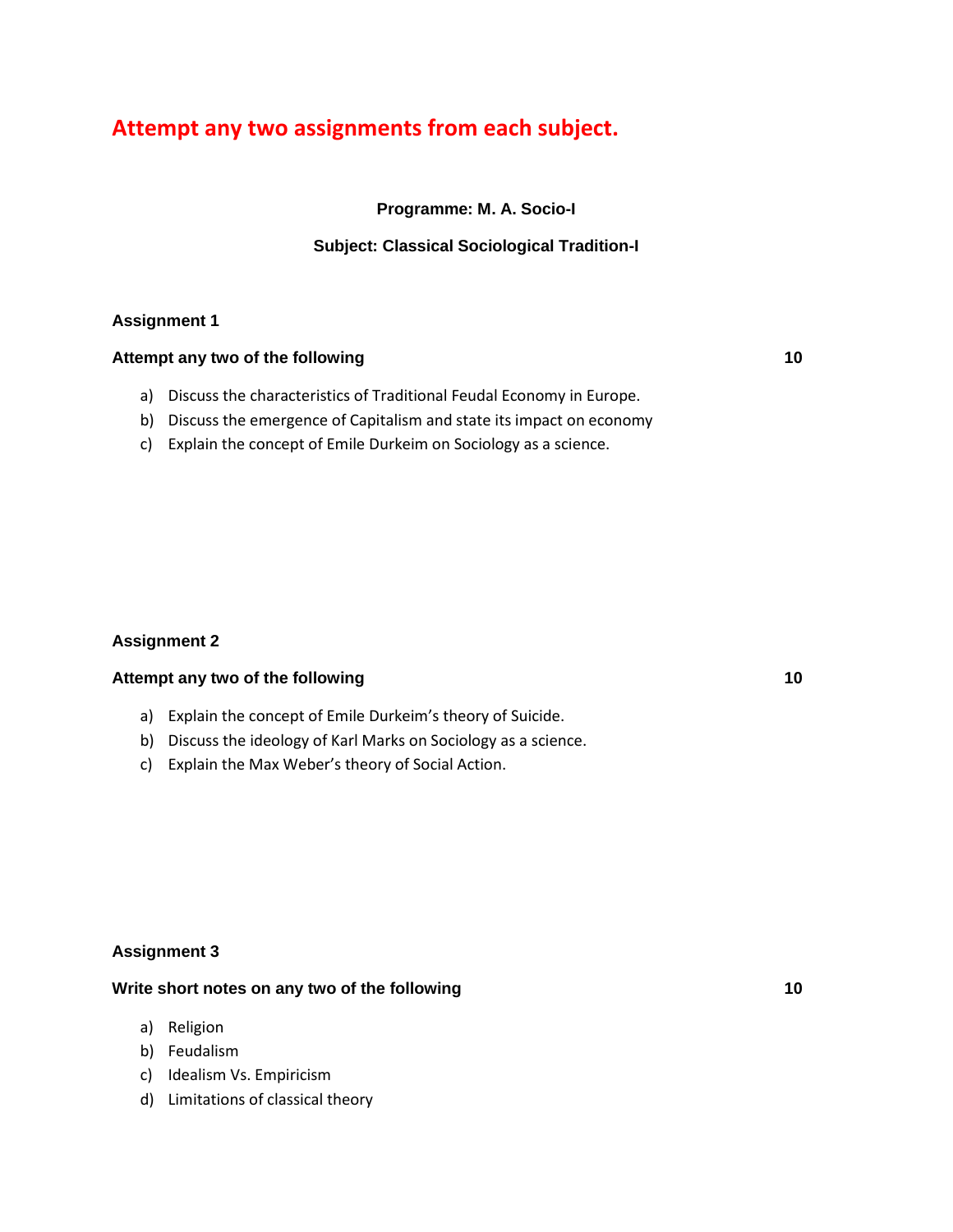### **Subject: Perspectives on Indian Society-I**

### **Assignment 1**

## **Attempt any one of the following 10**

- a) Describe the origin of Indian society.
- b) Elaborate the development of Indian culture.

### **Assignment 2**

### **Attempt any two of the following 10**

- a) Discuss the nature of caste system in Indian society.
- b) Describe the impact of colonial policy on Indian society after Independence.

### **Assignment 3**

# **Attempt any two of the following 10**

- a) Explain the features of Indian Society.
- b) Explain the features of Indian social Institutions.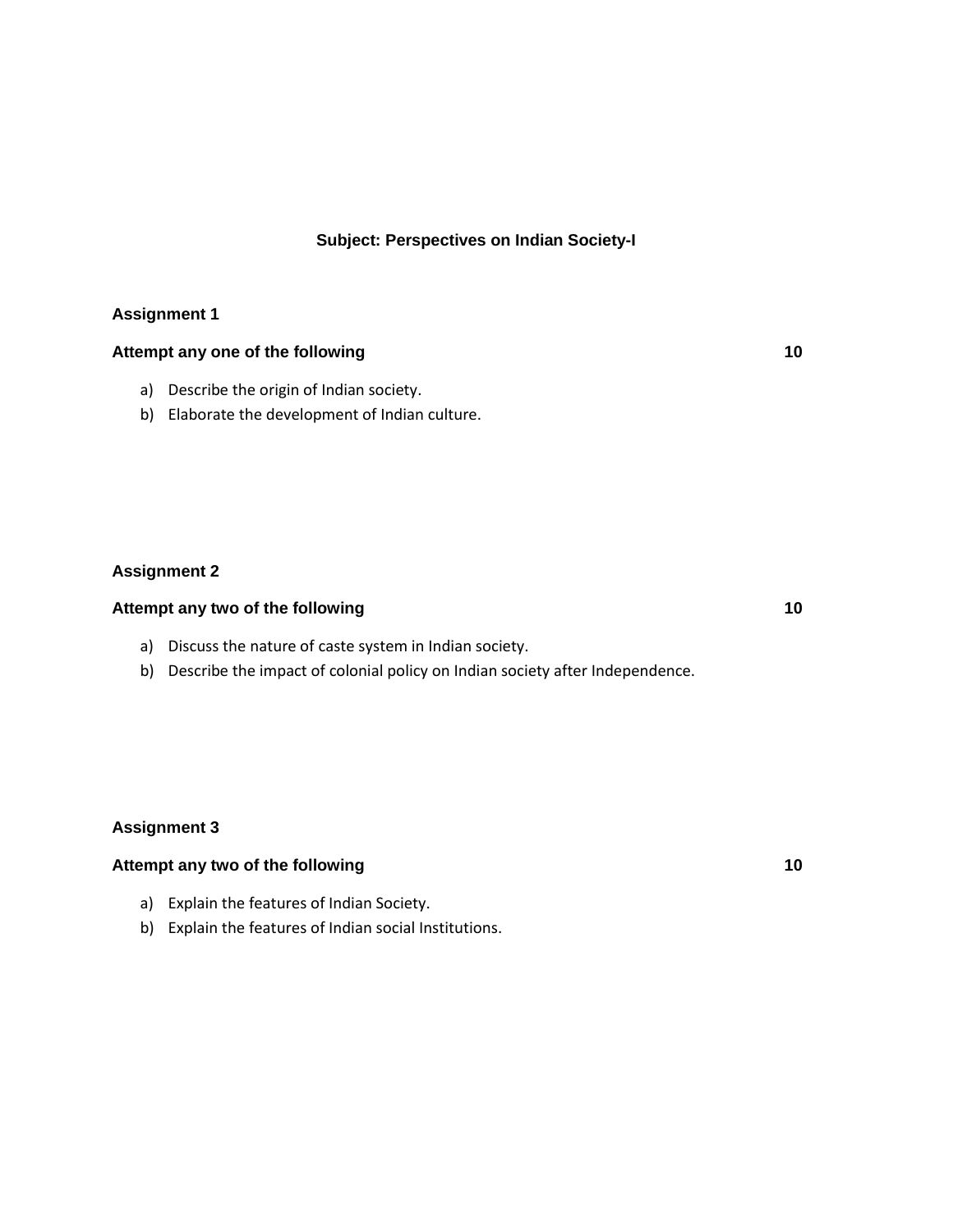### **Subject: Sociology of Religion-I**

### **Assignment 1**

### **Attempt any one of the following 10**

Describe the scope and subject matter of sociology of religion.

Or

State the importance of sociology of religion.

### **Assignment 2**

# **Attempt any one of the following 10** Explain the relationship between culture and religion

Or

Examine the ideology and doctrine of Jainism.

### **Assignment 3**

### **Attempt any two of the following 10**

- a) Secularism and religion in India
- b) Growth and spread of Islam Religion in India
- c) Principles of Christianity in India
- d) Relationship between science and religion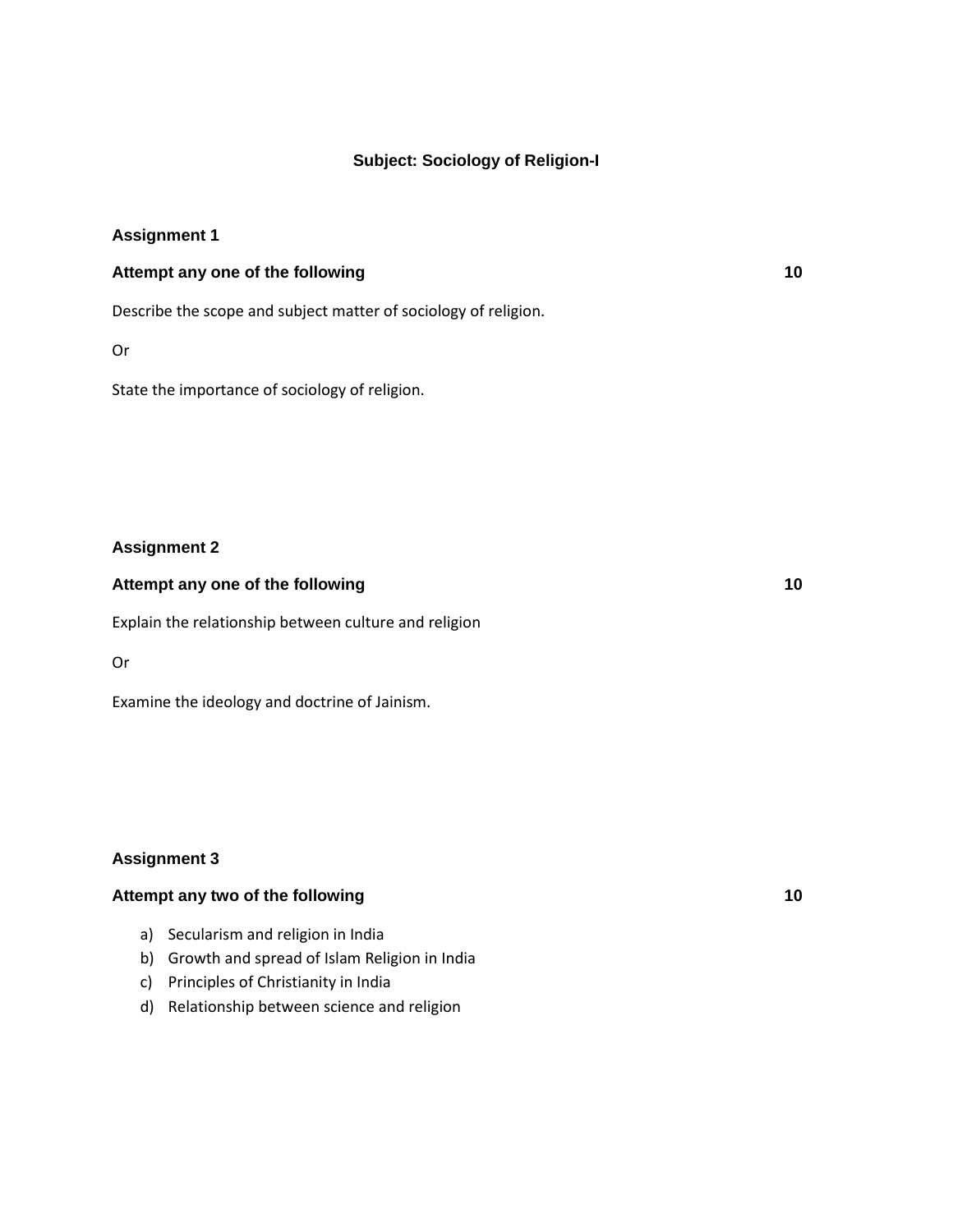### **Subject: The Rural Society in India-I**

### **Assignment 1**

#### **Attempt any one of the following 10**

- a) Explain the main characteristics of peasant social structure in India.
- b) Elucidate the main features of caste system in India.
- c) Agrarian movements in India

### **Assignment 2**

### **Attempt any one of the following 10**

- a) Discuss the main features of family system in India
- b) Discuss the agrarian legislation in the rural social structure.
- c) Globalization and its impact on agriculture

### **Assignment 3**

### **Attempt any one of the following 10**

- a) Explain the nature of planned change for rural society in India
- b) Highlight on the rural
- c) Community development programme in India.